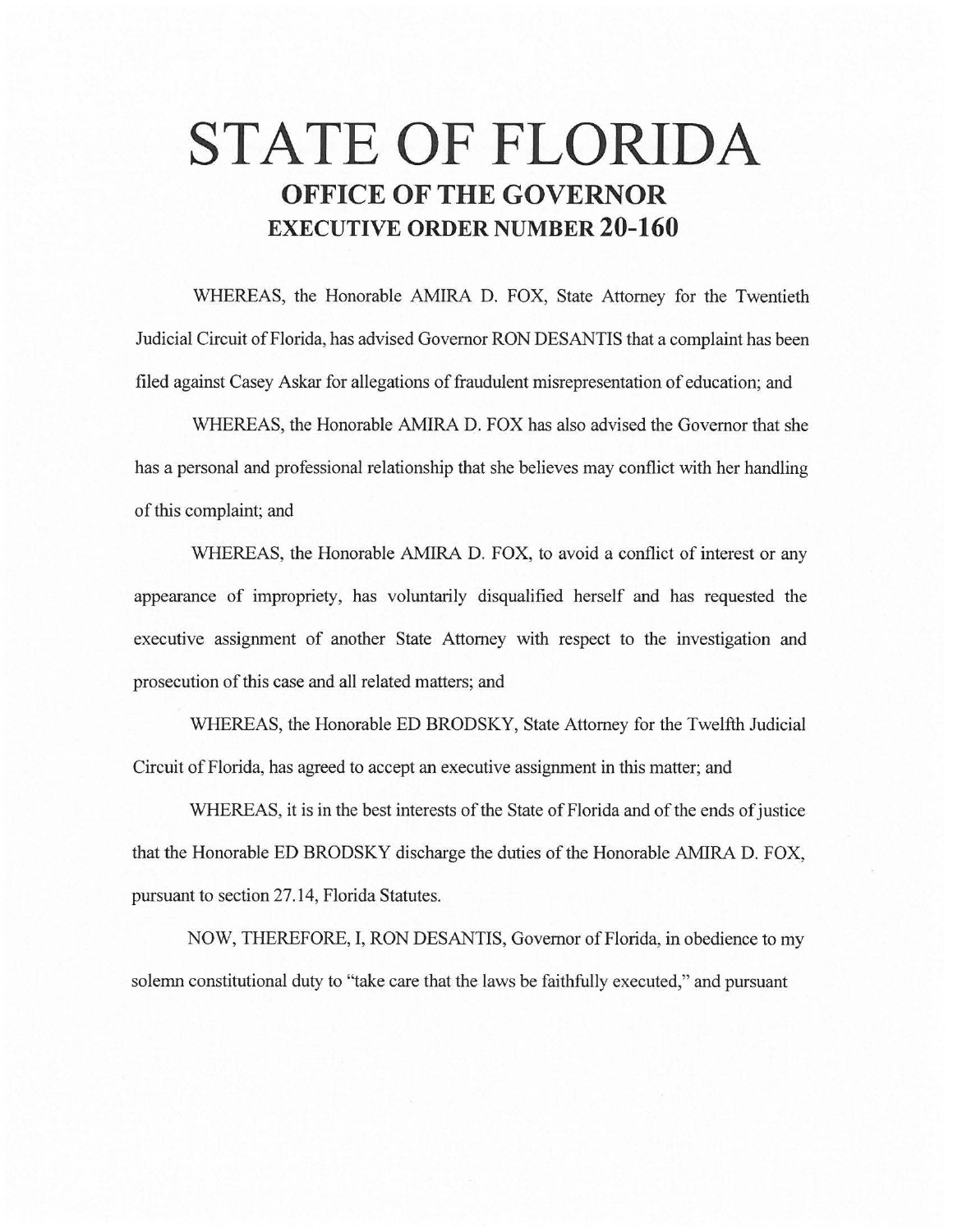to the Constitution and laws of the State of Florida, issue the following Executive Order, effective immediately:

#### Section 1.

The Honorable ED BRODSKY, State Attorney for the Twelfth Judicial Circuit of Florida, referred to as the "Assigned State Attorney," is assigned to discharge the duties of the Honorable AMIRA D. FOX, State Attorney for the Twentieth Judicial Circuit of Florida, as they relate to the investigation, prosecution, and all matters related to Casey Askar.

## Section 2.

The Assigned State Attorney or one or more Assistant State Attorneys and Investigators, who have been designated by the Assigned State Attorney, shall proceed immediately to the Twentieth Judicial Circuit of Florida, and are vested with the authority to perform the duties prescribed herein.

### Section 3.

All residents of the Twentieth Judicial Circuit are requested, and all public officials are directed, to cooperate and render whatever assistance is necessary to the Assigned State Attorney, so that justice may be served.

#### Section 4.

The period of this Executive Assignment shall be for one (1) year, to and including July 1, 2021.